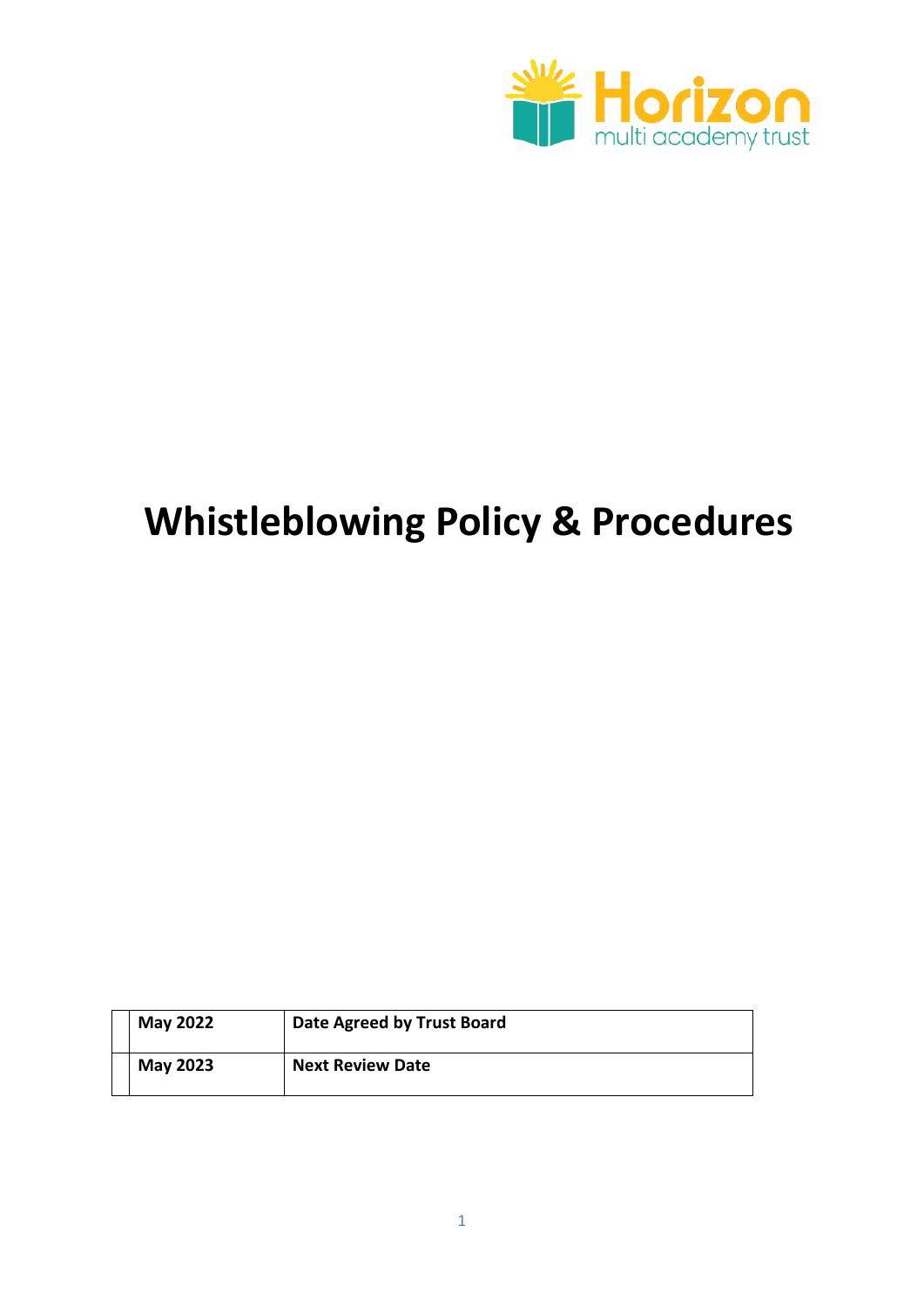

## **Contents Page**

Introduction – page 3

Aims of Policy – page 3

- What is Whistleblowing page 4
- Raising a Whistleblowing concern page 5

The CEO or Headteacher and The Trustee/Governor with responsibility for Whistleblowing matters – page 5

Confidentiality – page 5

Concerns against Trustee or Governors – page 6

External disclosures – page 6

Investigation and outcome – page 7

Protection and support for 'whistleblower's – page 7

Safeguarding – page 8

Appendix 1 – page 8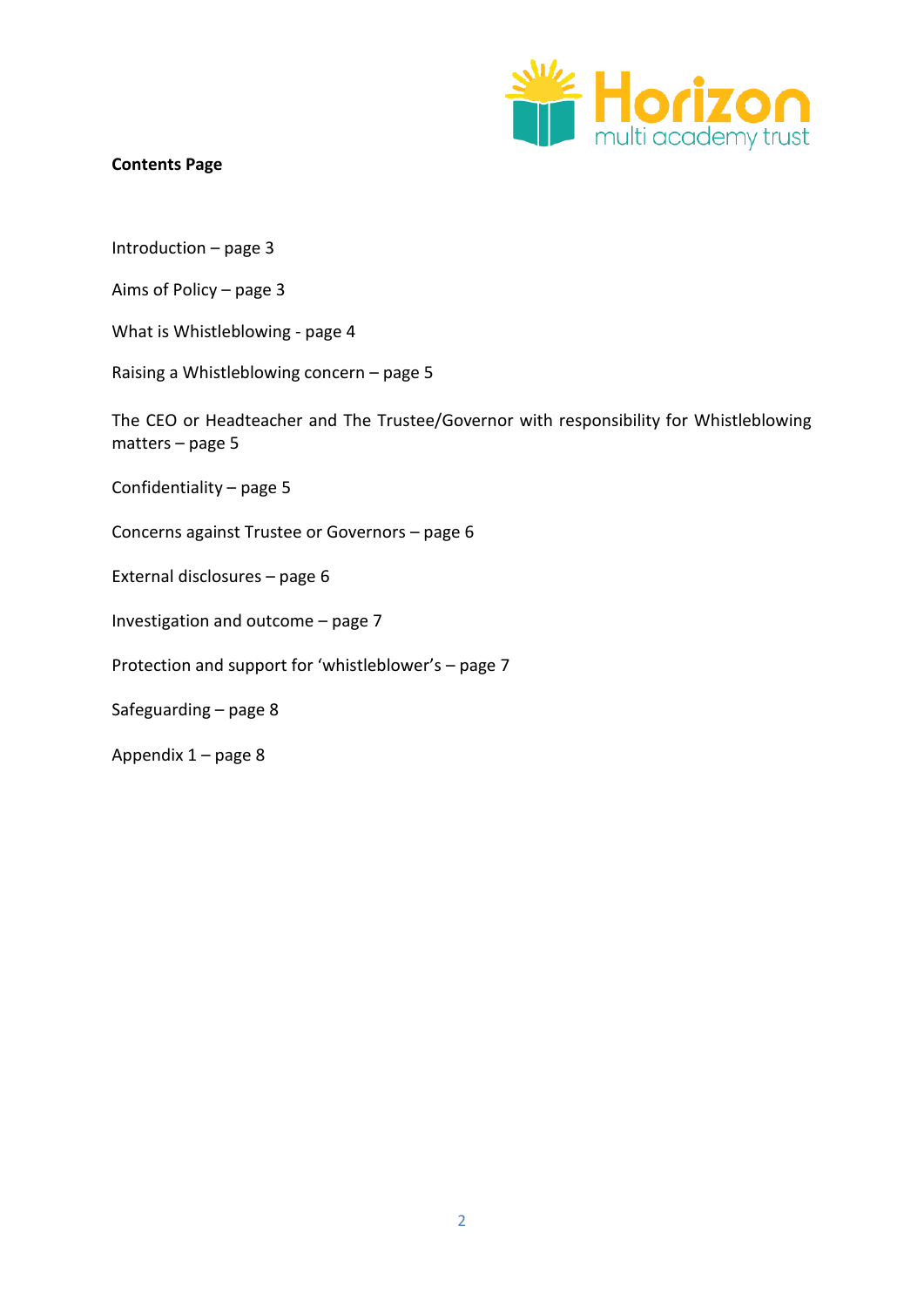

## **Whistleblowing Policy and Procedure**

### **Introduction**

The Trust is committed to conducting its business with honesty and integrity, and expects all staff to maintain high standards in accordance with their contractual obligations and the Trust's policies and procedures.

However, all organisations face the risk of things going wrong from time to time, or of unknowingly harbouring illegal or unethical conduct. A culture of openness and accountability is essential in order to prevent such situations occurring or to address them when they do occur.

This procedure is not a substitute for normal line management processes but an addition to them. Staff should always first consider using normal line management for raising concerns. This procedure is only for the purpose of raising concerns about wrongdoing and is not a substitute or alternative for existing procedures such as the Grievance, Disciplinary Procedures for staff or the complaints procedure.

This procedure should only be used where all other existing internal procedures are felt to be inappropriate or when a member of staff, for whatever reason, feels inhibited in going through the normal line management. As an example, therefore, if a member of staff has a personal grievance then it must be raised through the grievance procedure; it would not be appropriate for it to be raised through this procedure. The existence of this procedure does not prevent staff from raising concerns through their trade union if they so wish. The procedure is therefore not a route through which employees can raise concerns about mismanagement which may arise from weak management rather than malpractice.

### **Aims of Policy**

- To encourage staff to report suspected wrongdoing as soon as possible, in the knowledge that their concerns will be taken seriously and investigated as appropriate, and that their confidentiality will be respected;
- To provide staff with guidance as to how to raise those concerns;
- To reassure staff that they should be able to raise genuine concerns in good faith without fear of reprisals, even if they turn out to be a mistaken.

This policy takes account of the Whistleblowing Arrangements Code of Practice issued by the British Standards Institute and Public Concern at Work.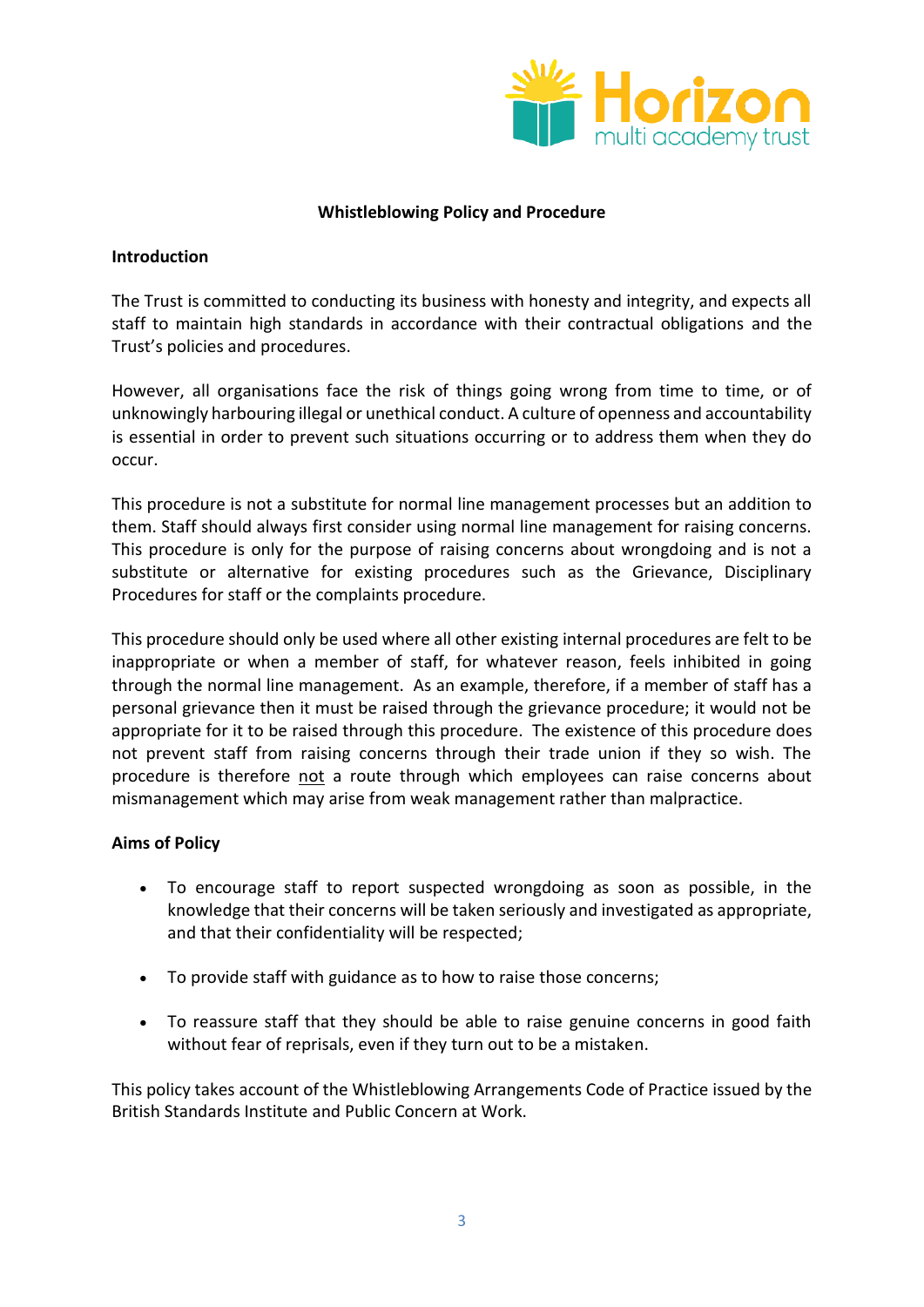

This policy does not form part of an employee's contract of employment and is not intended to have contractual effect. It is provided for guidance to all members of staff at the Trust and the Trust reserves the right to amend its content at any time.

This Policy reflects the Trust's current practices and applies to all individuals working at all levels of the organisation, including the CEO, Trustees, Governors, Headteacher, members of the Senior Leadership Team, employees, consultants, contractors, trainees, part-time and fixed-term workers, casual and agency staff (collectively referred to as "Staff" in this policy) who are advised to familiarise themselves with its content.

## **What is whistleblowing?**

Whistleblowing is the disclosure of information which relates to suspected wrongdoing or dangers at work. This may include:

- criminal activity;
- child protection and/or safeguarding concerns; \* See note at the end of this policy
- miscarriages of justice;
- danger to health and safety;
- damage to the environment;
- failure to comply with any legal or professional obligation or regulatory requirements;
- financial fraud or mismanagement;
- negligence;
- breach of the school's internal policies and procedures including its Code of Conduct;
- conduct likely to damage the Trust's reputation;
- unauthorised disclosure of confidential information;
- the deliberate concealment of any of the above matters.

A 'whistleblower' is a person who raises a genuine concern in good faith relating to any of the above. If you have any genuine concerns related to suspected wrongdoing or danger affecting any of the Trust's activities (a whistleblowing concern) you should report it under this policy.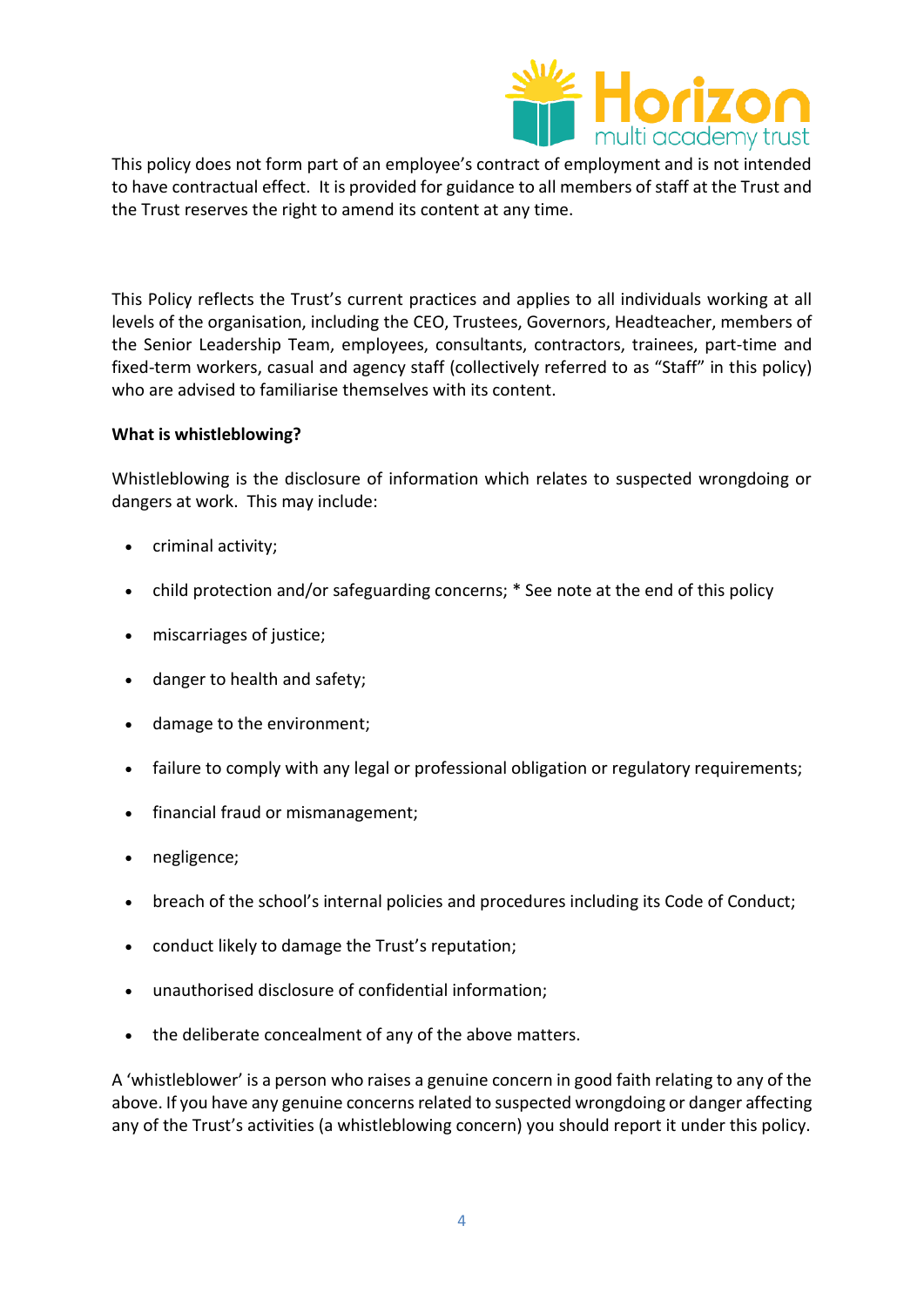

This policy should not be used for complaints relating to Staff's own personal circumstances, such as the way you have been treated at work. In those cases you should follow the Grievance Policy and Procedure.

If Staff are uncertain whether something is within the scope of this policy they should seek advice from the CEO or Headteacher and if the matter is in relation to an alleged wrongdoing by the CEO or Headteacher, then Staff should seek the advice of the Chair of Governors or Chair of Trustees.

### **Raising a whistleblowing concern**

The Trust hopes that in many cases Staff will be able to raise any concerns with their Line Manager, speaking to them in person or putting the matter in writing if they prefer. They may be able to agree a way of resolving a concern quickly and effectively. In some cases, they may refer the matter to the Trust Board.

However, where the matter is more serious, or you feel that your Line Manager has not addressed your concern, or you prefer not to raise it with them for any reason, you should contact one of the following:

## **The CEO or Headteacher**

## **The Chair of Governors or Chair of Trustees**

The CEO or Headteacher will arrange a meeting with the 'whistleblower' as soon as practicable to discuss their concern. They will record sufficient details to enable the matter to be thoroughly investigated. As a minimum, the CEO/Headteacher will record the name of the employee but also indicate whether the individual wishes his or her identity to remain confidential, if possible and the nature of the concern. In some cases, it will not be possible to maintain confidentiality and the CEO/Headteacher should explain this to the employee. In such instances the employee will have the choice of either withdrawing or agreeing to his/her identity becoming known to enable the concern to be effectively dealt with.

Staff may bring a colleague or trade union representative to any meetings under this policy who must respect the confidentiality of the disclosure and any subsequent investigation.

The Trust will take notes and produce a written summary of the concern raised and provide the 'whistleblower' with a copy as soon as practicable after the meeting. The Trust will also aim to give the ''whistleblower'' an indication of how it proposes to deal with the matter.

### **Confidentiality**

The Trust hopes that Staff will feel able to voice whistleblowing concerns openly under this policy. However, if a member of staff wants to raise his or her concern confidentially, the Trust will endeavor to keep his or her identity secret in so far as it is possible to do so when following this policy and procedure. If it is necessary for anyone investigating that member of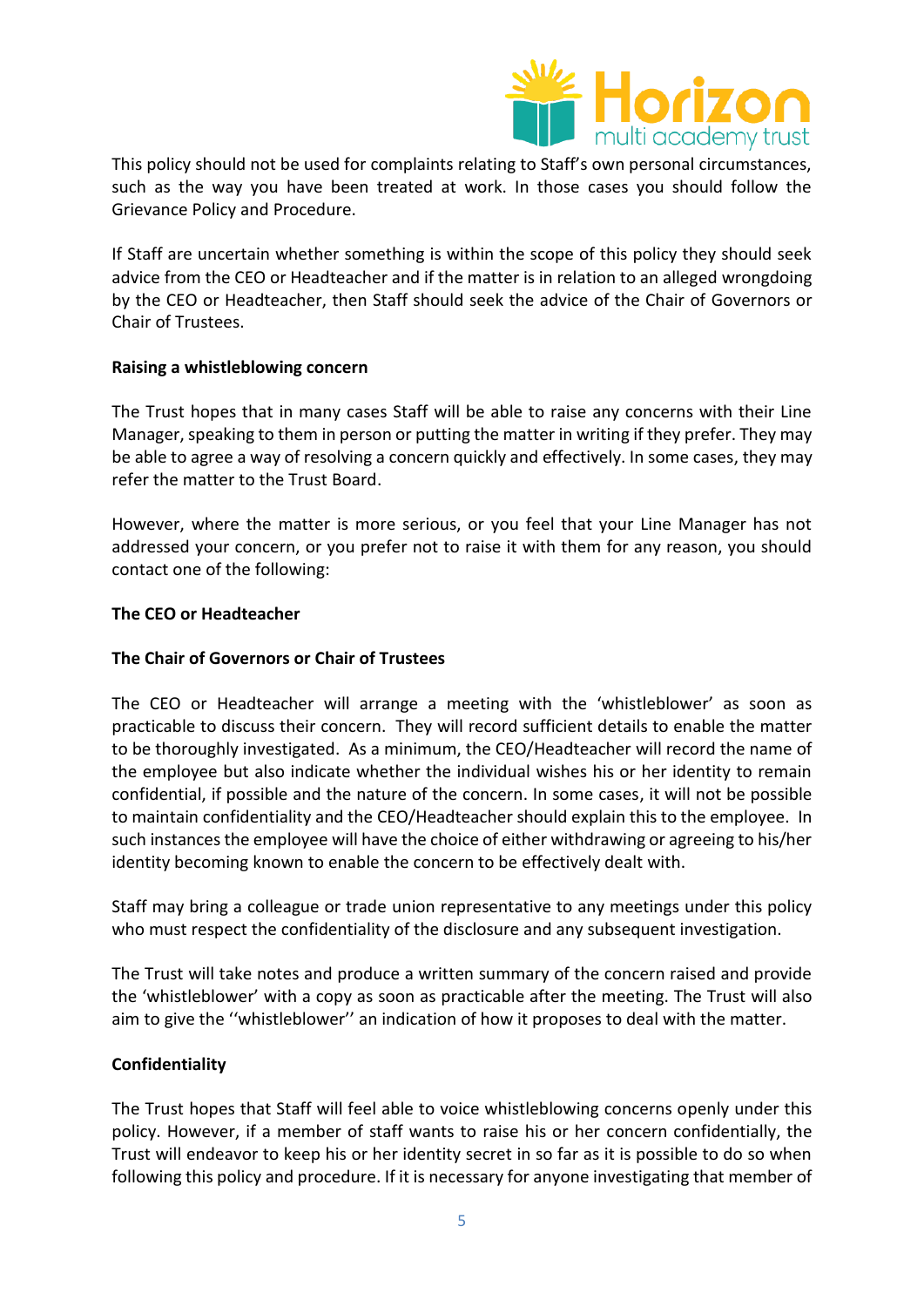

staff's concern to know the 'whistleblower's identity, the Trust will discuss this with the member of staff first.

The Trust does not encourage Staff to make disclosures anonymously. Proper investigation may be more difficult or impossible if the Trust cannot obtain further information. It is also more difficult to establish whether any allegations are credible and have been made in good faith. 'whistleblower's who are concerned about possible reprisals if their identity is revealed should come forward to one of the contacts listed above and appropriate measures can then be taken to preserve confidentiality.

If an individual misuses the policy and procedure e.g. by making malicious or repeated unsubstantiated complaints against colleagues this could give rise to action under the School's Disciplinary Procedure. If the Headteacher knows or has a suspicion that an employee comes into this category, then they will take advice from the Chair of Governors or the Chair of Trustees who will help to determine what action should be taken.

If you are in any doubt you can seek advice from Public Concern at Work, the independent whistleblowing charity, who offer a confidential helpline. Their contact details are:

Public Concern at Work (Independent whistle blowing charity)

Helpline: 020 7404 6609 E-mail: [whistle@pcaw.co.uk](mailto:whistle@pcaw.co.uk) 

Website: <https://protect-advice.org.uk/>

### **Concerns against Trustee or Governors**

If a concern against a Trustee or Governor is received, then this will be treated in the same way as any other concern. It will receive the same serious consideration. The concern will be raised by the CEO/Headteacher with the Chair of Trustees who will decide how it should be dealt with.

If the concern is against the Chair of Trustees, then clearly this process cannot be followed. In such circumstances, the concern will be taken directly to the CEO who will decide in consultation with Vice Chair of Trustees how it should be dealt with. In normal circumstances, such a concern would be referred to the Department for Education for action.

#### **External disclosures**

The aim of this policy is to provide an internal mechanism for reporting, investigating and remedying any wrongdoing in the workplace. In most cases , Staff should not find it necessary to alert anyone externally.

The law recognises that in some circumstances it may be appropriate for Staff to report their concerns to an external body such as a regulator. It will very rarely if ever be appropriate to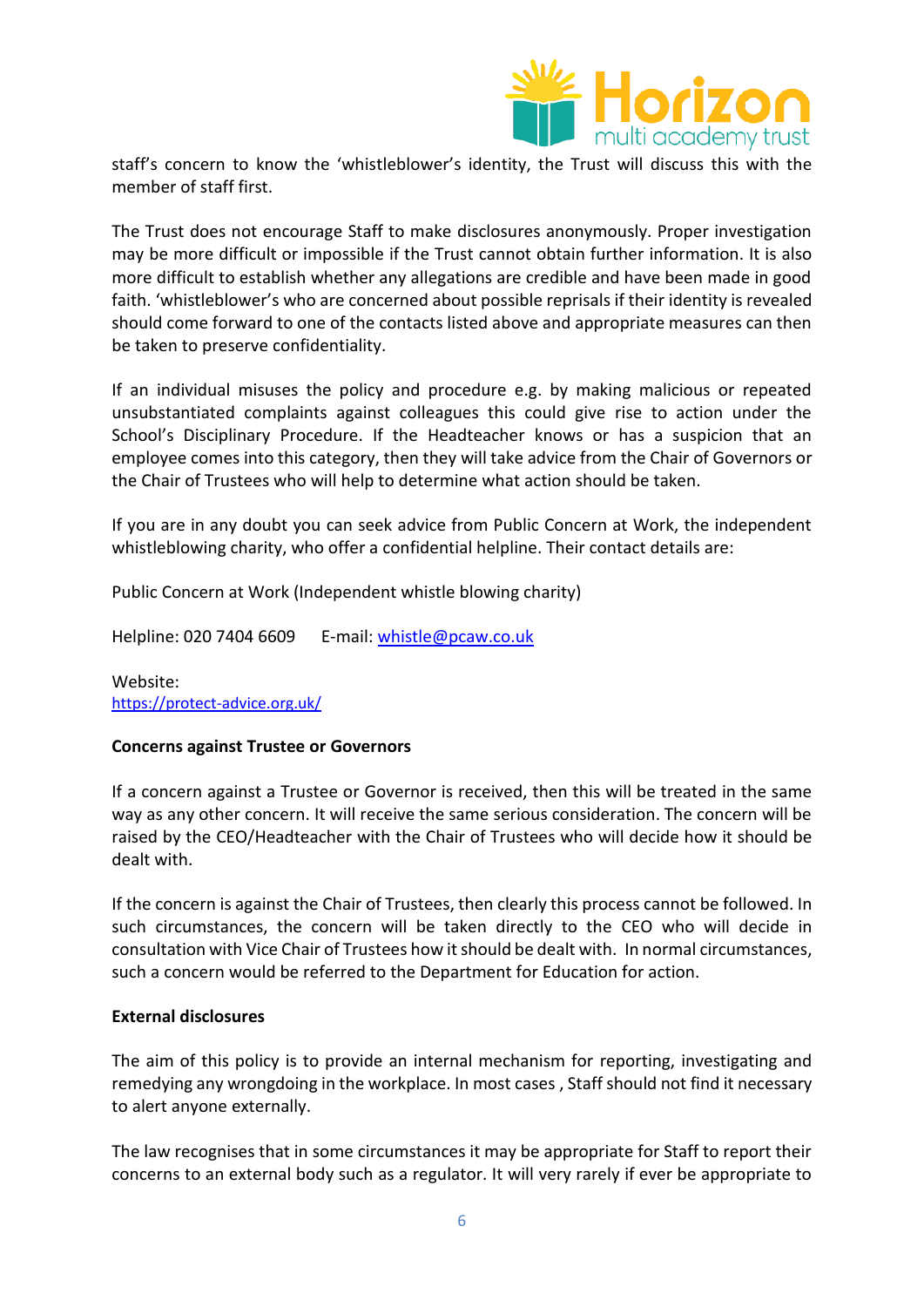

alert the media. We strongly encourage you to seek advice before reporting a concern to anyone external. The independent whistleblowing charity, Public Concern at Work, operates a confidential helpline. They also have a list of prescribed regulators for reporting certain types of concern.

Whistleblowing concerns usually relate to the conduct of Trust Staff, but they may sometimes relate to the actions of a third party, such as a service provider. The law allows Staff to raise a concern in good faith with a third party, where the member of staff reasonably believes it relates mainly to their actions or something that is legally their responsibility. However, Staff are encouraged to report such concerns internally first. Staff should contact one of the other individuals set out above for guidance.

### **Investigation and outcome**

Once a member of Staff has raised a concern, the Trust will carry out an initial assessment to determine the scope of any investigation. The Trust will inform the 'whistleblower' of the outcome of its assessment. The member of staff raising the concern may be required to attend additional meetings in order to provide further information.

In most cases, a panel of three Governors and/or Trustees will investigate any issue. In rare cases, the Trust may appoint an investigator or team of investigators including Staff with relevant experience of investigations or specialist knowledge of the subject matter. The investigator(s) may make recommendations for change to enable the Trust to minimise the risk of future wrongdoing.

The Trust will aim to keep the member of staff informed of the progress of the investigation and its likely timescale. However, sometimes the need for confidentiality may prevent the Trust from giving specific details of the investigation or any disciplinary action taken as a result. The member of staff is required to treat any information about the investigation as strictly confidential.

If the Trust concludes that a 'whistleblower' has made false allegations maliciously, in bad faith or with a view to personal gain, the 'whistleblower' will be subject to disciplinary action under the Trust's Disciplinary Policy and Procedure.

Whilst the Trust cannot always guarantee the outcome a particular member of staff is seeking, the Trust will try to deal with the concern fairly and in an appropriate way. If a member of staff is not happy with the way in which his or her concern has been handled, he or she can raise it with one of the other key contacts outlined above.

There are no rights of appeal against any decisions taken under this procedure. However, an employee or the Headteacher will have the right to refer any particular case to the Chair of Governors for review.

Any member of staff raising a concern under the procedure will be kept informed of progress by the Headteacher, including, where appropriate, the final outcome. However, in certain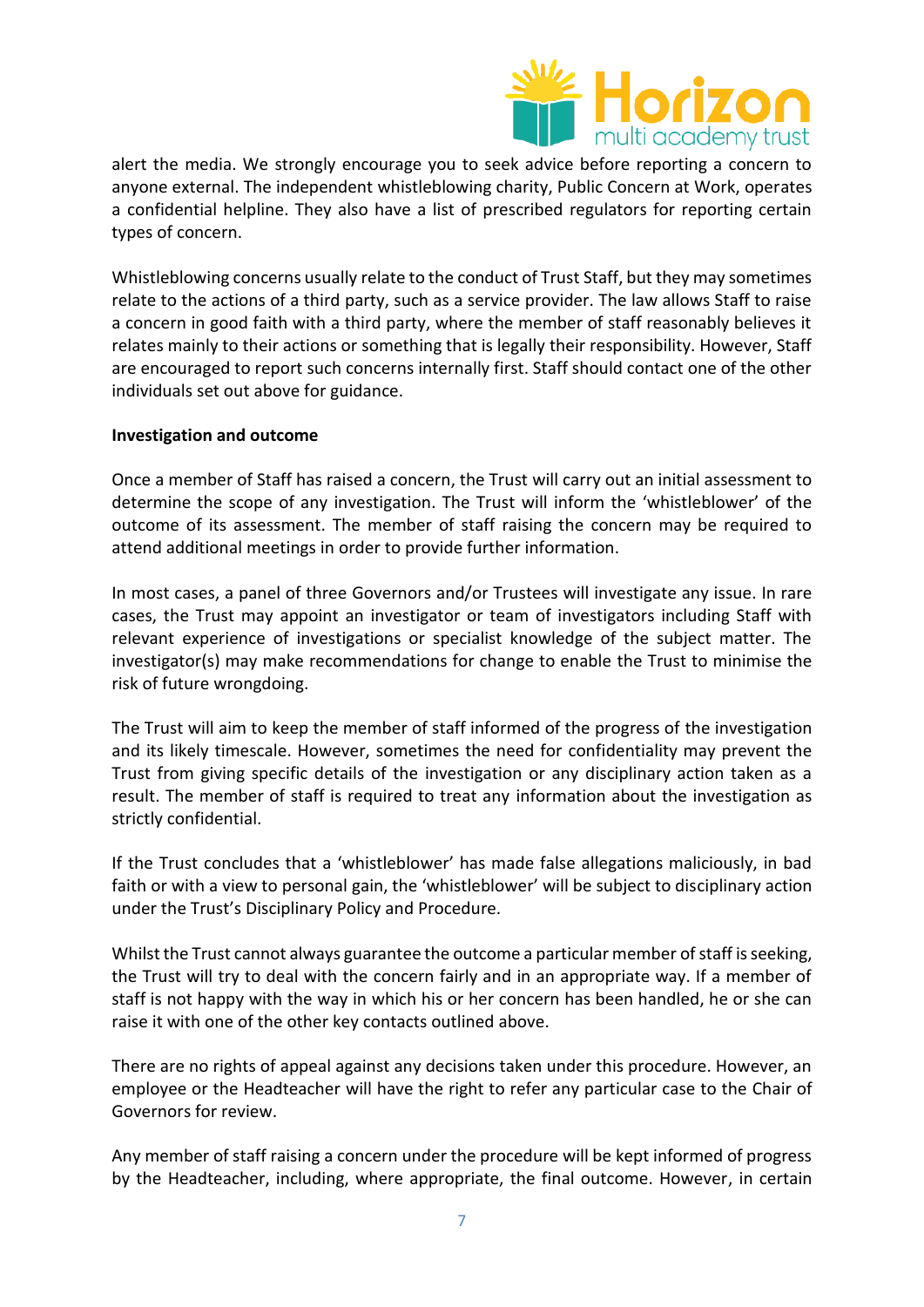

circumstances, e.g. where disciplinary action under the Trust's Disciplinary Procedure has resulted from the concern, it may not be appropriate to provide specific details due to the confidentiality and sensitivity of such matters

## **Protection and support for 'whistleblower's**

It is understandable that 'whistleblower's are sometimes worried about possible repercussions. The Trust aims to encourage openness and will support Staff who raise genuine concerns in good faith under this policy, even if they turn out to be mistaken.

Staff must not suffer any detrimental treatment as a result of raising a concern in good faith. Detrimental treatment would include dismissal, disciplinary action, threats or other unfavourable treatment connected with raising a concern. If a member of staff believes that they have suffered any such treatment, they should inform the Headteacher immediately. If the matter is not remedied the member of staff should raise it formally using the Trust's Grievance Policy and Procedure.

Staff must not threaten or retaliate against 'whistleblower's in any way. Anyone involved in such conduct will be subject to disciplinary action.

All Staff are responsible for the success of this policy and should ensure that they use it to disclose any suspected danger or wrongdoing. Staff are invited to comment on this policy and suggest ways in which it might be improved. Comments, suggestions and queries should be addressed to the Headteacher in the first instance.

### **Safeguarding**

If a member of staff suspects that there is a serious safeguarding issue that they feel that the Headteacher is not taking seriously or that they believe there is a serious safeguarding issue involving the Headteacher or CEO, they should in the first instance, contact the Chair of Governors.

### **Appendix 1**

### **Don't think what if I'm wrong – think what if I'm right**

### **Reasons for whistle blowing:**

- Each individual has a responsibility for raising concerns about unacceptable practice or behaviour.
- To prevent the problem worsening or widening.
- To protect or reduce risks to others.
- To prevent becoming implicated yourself.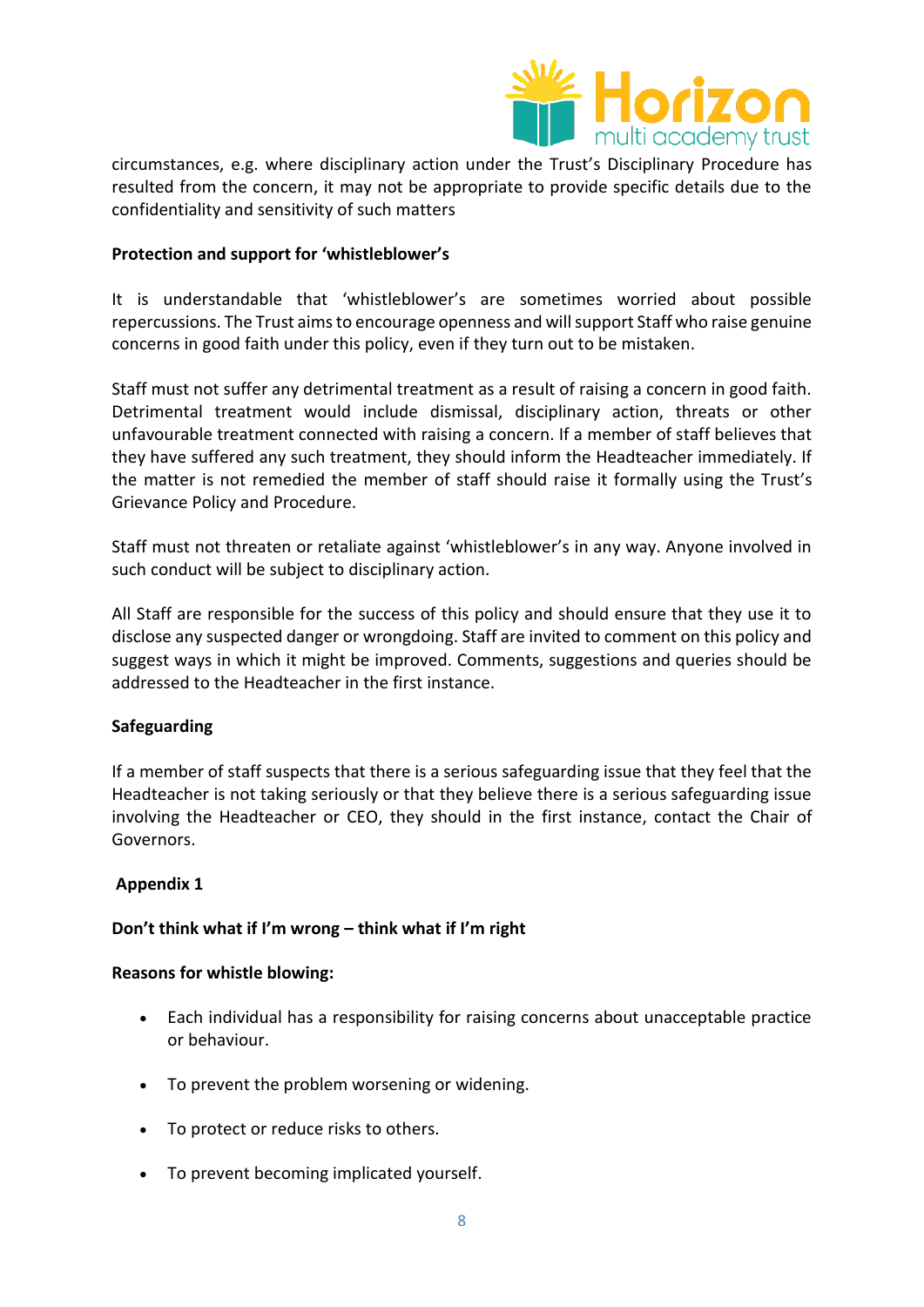

#### **What stops people from whistle blowing:**

- Starting a chain of events which spirals.
- Disrupting the work or project.
- Fear of getting it wrong.
- Fear of repercussions or damaging careers.
- Fear of not being believed.

#### **How to raise a concern:**

- You should voice your concerns, suspicions or uneasiness as soon as you feel you can. The earlier a concern is expressed the easier and sooner action can be taken.
- Try to pinpoint exactly what practice is concerning you and why.
- Approach your immediate manager, Head Teacher, CEO or the Designated Child Safeguarding Officer.
- If your concern is about your immediate manager/Head Teacher, CEO or you feel you need to take it to someone outside the school contact The Local Authority
- Make sure you get a satisfactory response don't let matters rest.
- You should then put your concerns in writing, outlining the background and history, giving names, dates and places where you can.
- A member of staff is not expected to prove the truth of an allegation but will need to demonstrate sufficient grounds for the concern.

### **What happens next?**

You should be given information on the nature and progress of any enquiries. Your employer has a responsibility to protect you from harassment or victimisation.

No action will be taken against you if the concern proves to be unfounded and was raised in good faith.

Allegations made frivolously, maliciously or for personal gain will be seen in a different light and disciplinary action may be taken.